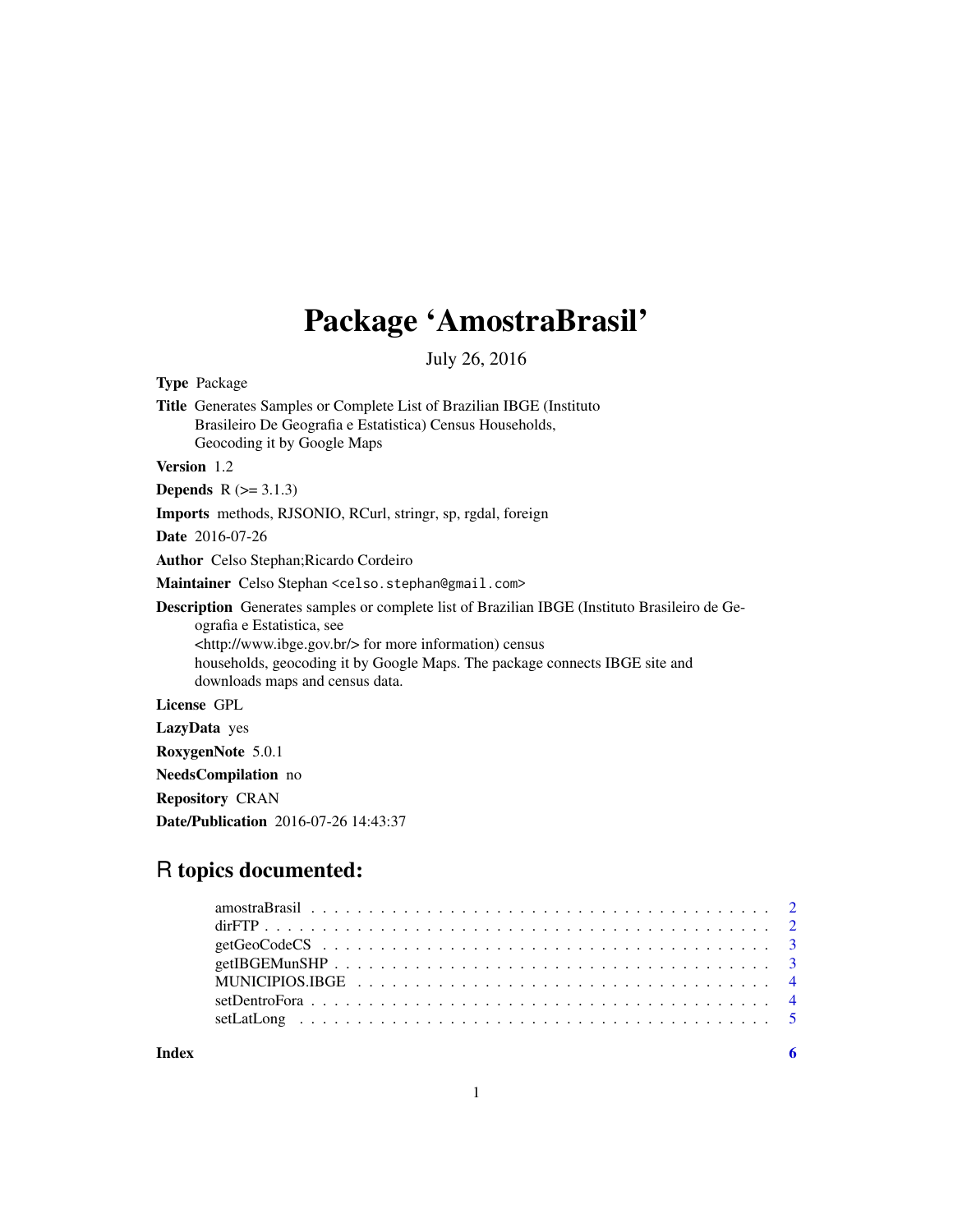<span id="page-1-0"></span>

# Description

Generates Brazil's IBGE Householding Sample

# Usage

```
amostraBrasil(codibge = "", municipio = "", listasetor = c(), N = 0,
geocod = F, shape = F, saveall = T, dados = NULL)
```
# Arguments

| codibge    | A string        |
|------------|-----------------|
| municipio  | A string        |
| listasetor | A string vector |
| Ν          | A number        |
| geocod     | A boolean       |
| shape      | A boolean       |
| saveall    | A boolean       |
| dados      | $A$ null        |

#### Value

A dataframe with N addresses sampled from IBGE census

#### Examples

```
amostraBrasil(municipio="Pindoba", N=5, geocod=TRUE, shape=TRUE)
```
dirFTP *List Files in FTP Site*

# Description

List Files in FTP Site

# Usage

dirFTP(myURL = "", codibge = "")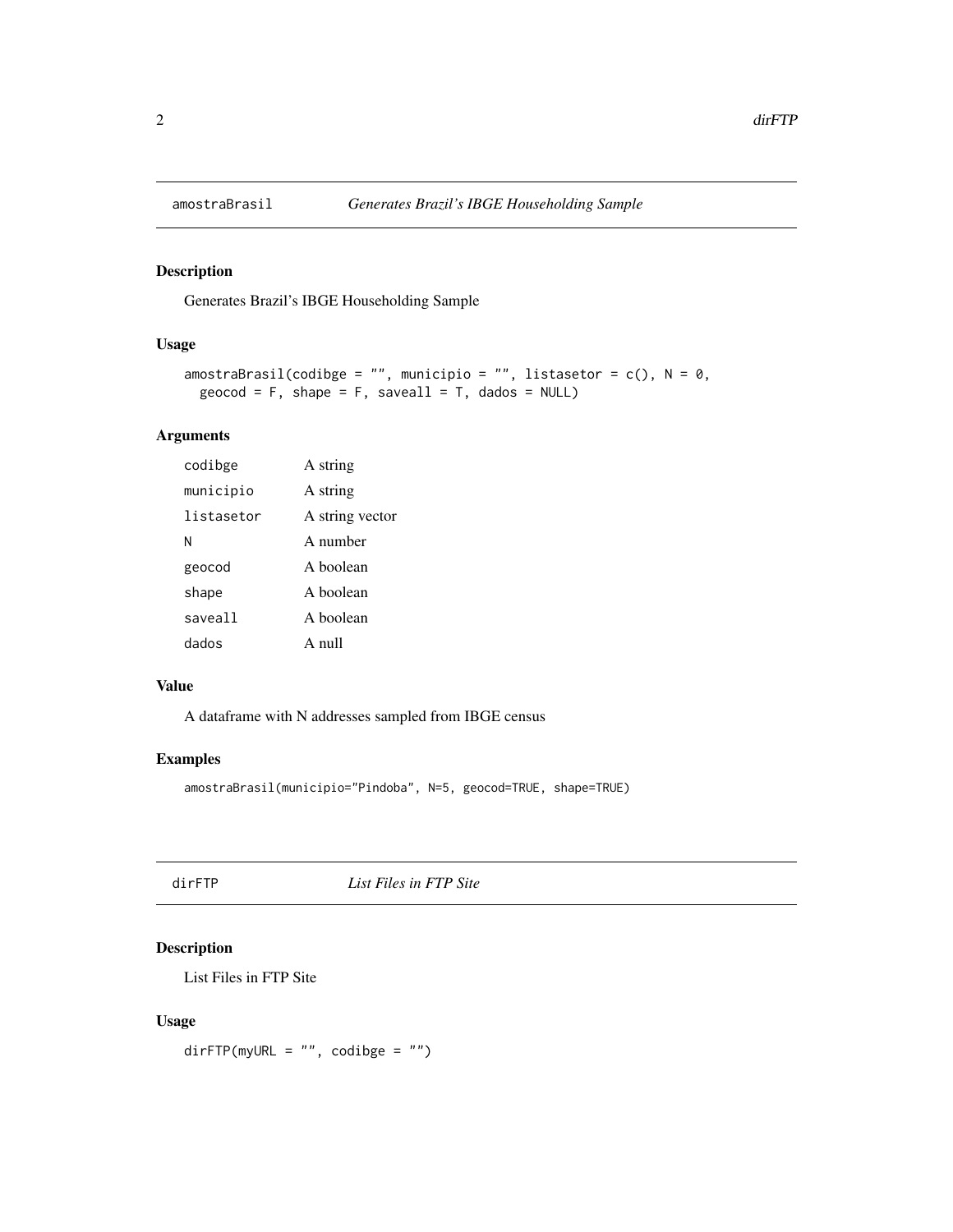# <span id="page-2-0"></span>getGeoCodeCS 3

# Arguments

| myURL   | A string |
|---------|----------|
| codibge | A string |

# Value

A dataframe with IBGE files for one municipality

# Description

Geodode an address by Google Maps

# Usage

getGeoCodeCS(gcStr)

# Arguments

gcStr A string

#### Value

Geocoded address

getIBGEMunSHP *Get a Shapefile From IBGE Website*

# Description

Get a Shapefile From IBGE Website

# Usage

```
getIBGEMunSHP(codibge = "", nomemun = "")
```
# Arguments

| codibge | A string |
|---------|----------|
| nomemun | A string |

#### Value

Shapefile of Municipality in Brazil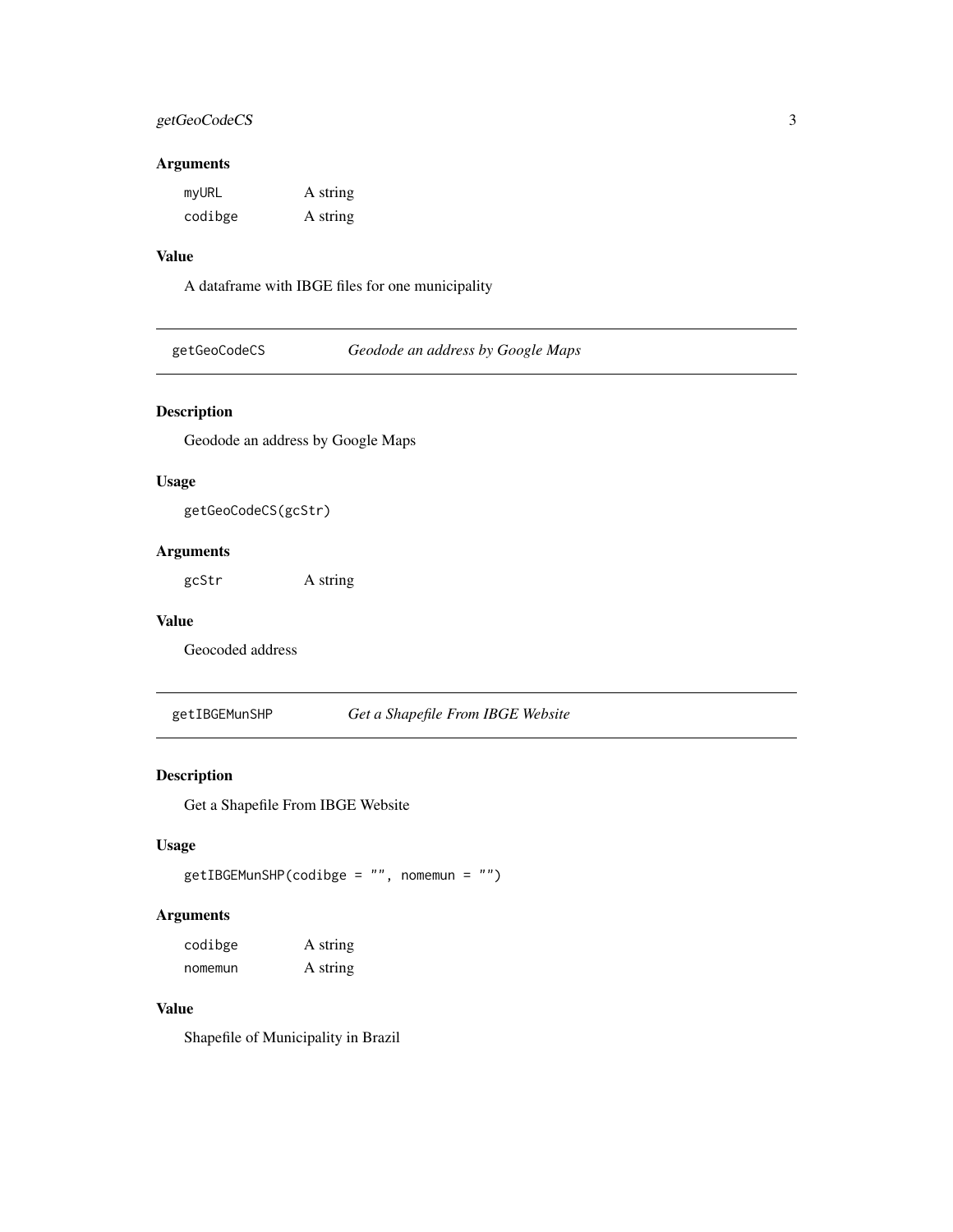<span id="page-3-0"></span>

# Description

A dataset containing the names and IBGE codes of all municipalities in Brazil

#### Usage

MUNICIPIOS.IBGE

# Format

A data frame

# Details

- UF. State
- MUNICIPIO. Municipality name
- CODIBGE. Municipality IBGE code

#### Source

<http://www.ibge.gov.br/>

setDentroFora *Check if Points as Inside a Polygon*

# Description

Check if Points as Inside a Polygon

# Usage

setDentroFora(pontos, limites)

# Arguments

| pontos  | A vector |
|---------|----------|
| limites | A vector |

# Value

Vector of points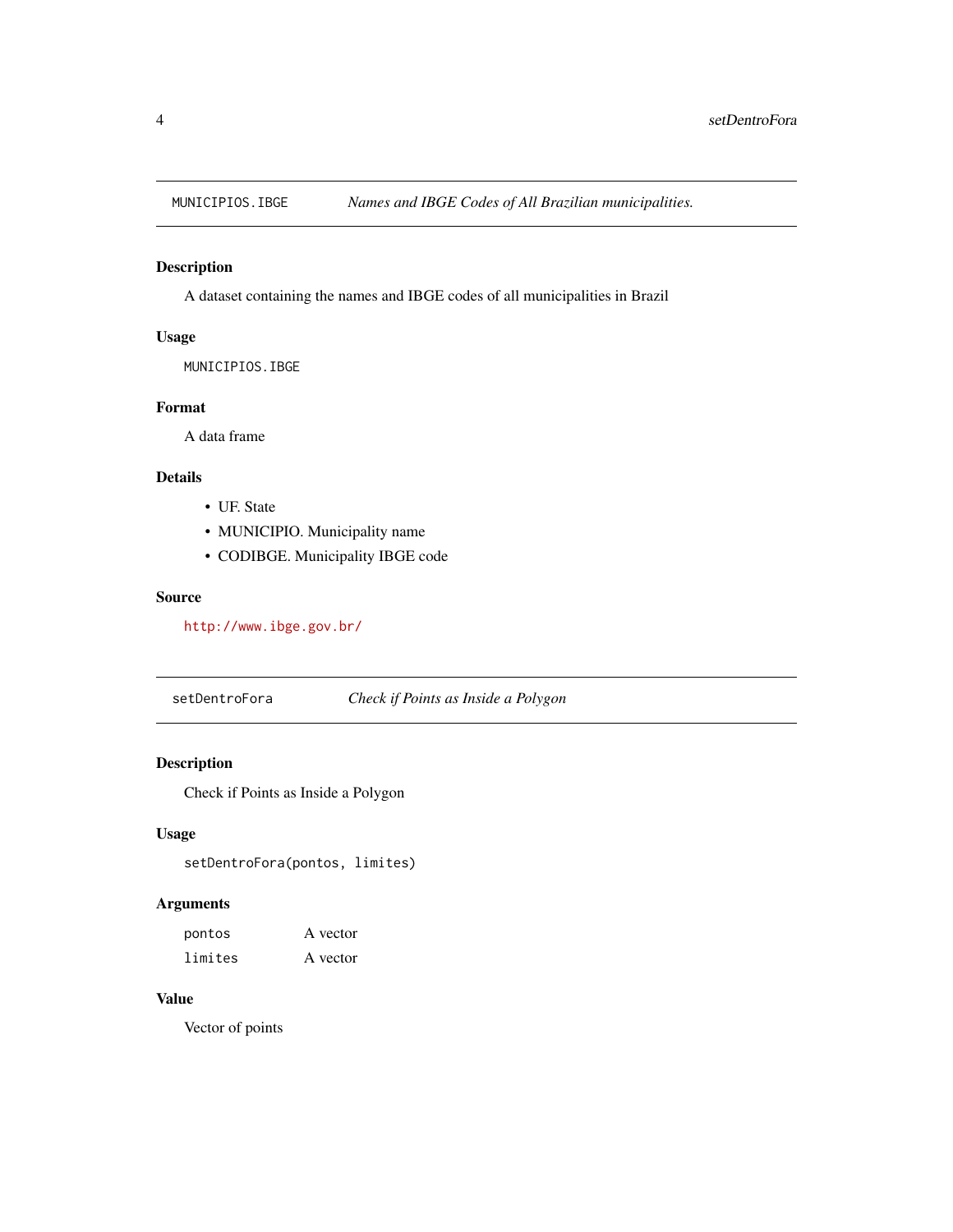<span id="page-4-0"></span>

# Description

Geocode addresses by Google Maps

# Usage

setLatLong(datafr, addresscol)

# Arguments

datafr A dataframe addresscol A vector

# Value

The submited dataframe plus columns Lat, Lng, Address (Google Maps style) and Status